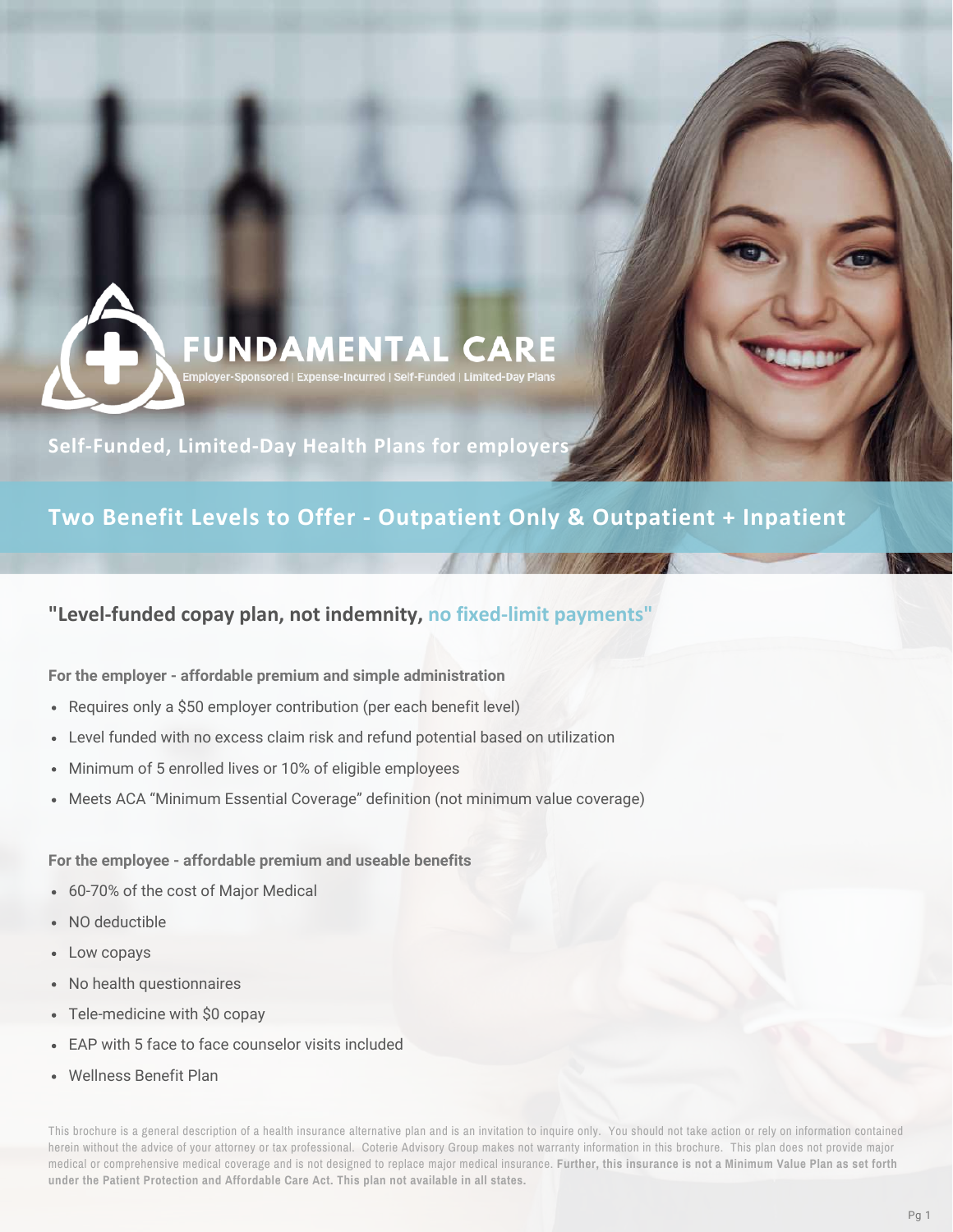## THE **AFFORDABILITY CRISIS**

- Millions of employees **can't afford** the employee contribution on their employer sponsored medical plan.
- Many employees who can, realize that they could **never come up with the \$2,000 to \$6,000** necessary to meet their deductible.

## THE **SOLUTION**

Our employer-sponsored, expense-incurred, self-funded plans make it easier for employees to budget for their healthcare expenses, since they simply pay a copay for covered services. Our plans take care of the rest. For employers, the plans' built-in level-funding also means predictable costs. As a result, these plans are unlike any other health plans in the market today.

## **EXPENSE-INCURRED, SELF-FUNDED, LIMITED-DAY** PLANS INCLUDE:

- Preventative Services 100%
- Expense-incurred Outpatient Limited Day
- Expense-incurred Hospitalization 3 Days (optional)
- Generic Rx



These self-funded plans include more comprehensive benefits than indemnity-based limited-benefit plans. As a result, even employers that can't offer Minimum Value Plans (MVPs) to their entire employee population will still have a valuable tool to recruit and retain high-quality employees.

## WHAT IS **LEVEL-FUNDING?**

Level funding allows employers to enjoy the cost savings and refund potential of self funding a health plan with **no risk from large claims.**

Twelve level monthly payments each year covers **all the costs for your plan.** The only risk is not earning a refund at the end of the year!



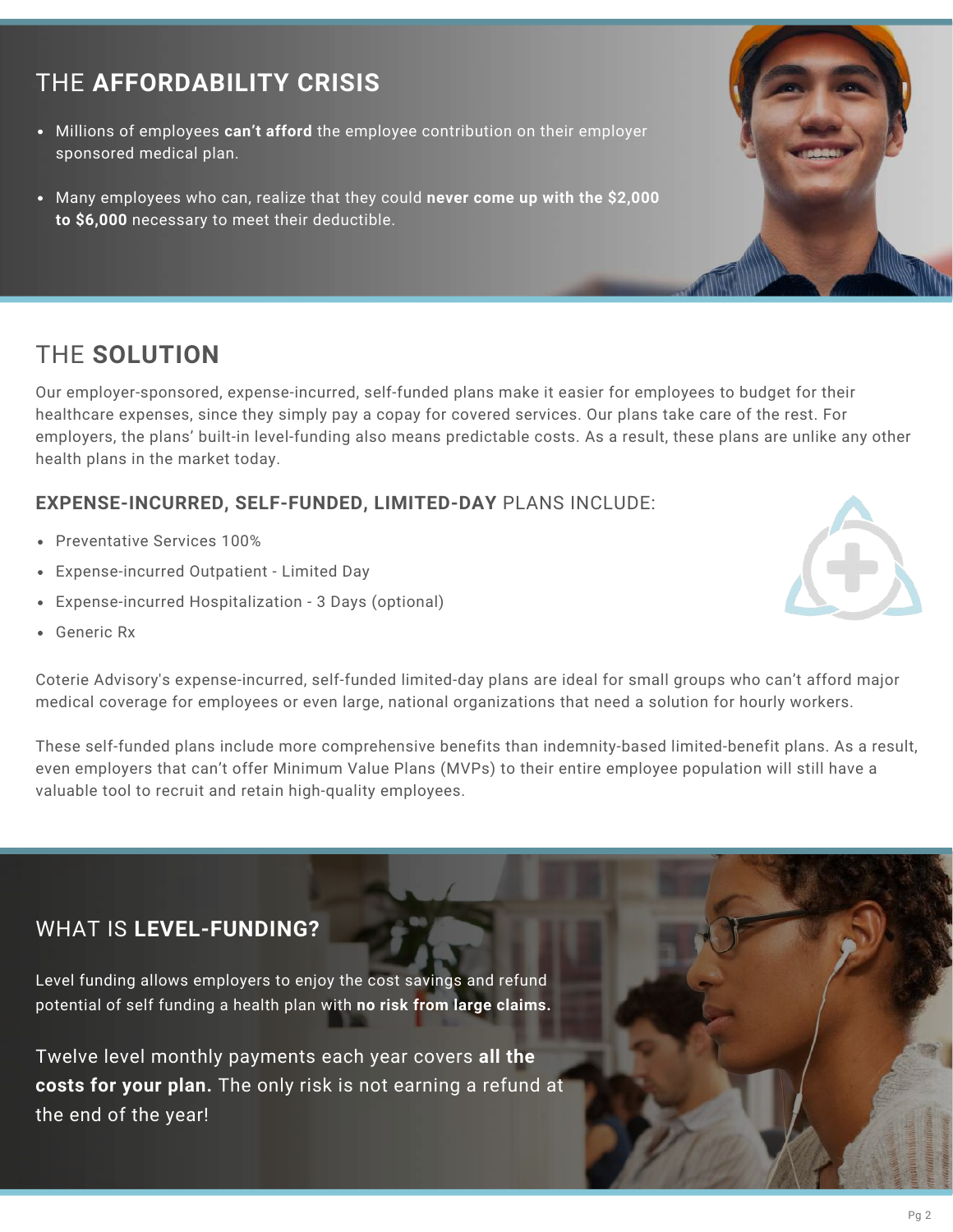## WHAT ARE THESE PLANS DESIGNED TO ACCOMPLISH?

- Give large employers, including those that offer Minimum Value Plans (MVPs) to full-time employees, a solution for their **part-time, seasonal and temporary workers.**
- Meet the needs of **smaller employers** that cannot afford to offer their workers an ACA-compliant MVP.

**CONTRACT** 

- Give employees the **freedom to choose** the types of benefits that meet their needs and budget.
- Provide an affordable solution that is ideal for industries like **restaurants, retailers, staffing firms, construction companies, and security guard firms.**

## **UNDERWRITING** GUIDELINES

- **Minimum 5 enrolled or 10% of eligible population** (whichever is greater)
- **Minimum employer contribution -** \$50 outpatient benefit / \$50 inpatient benefit
- **Rates will vary by size of group, SIC code and zip code**
- **Not available in all states** (inquire for details)

**NOTE:** Covered services received in-network are paid based on the PPO allowable price. Out-of-network services are subject to the self-funded plan's fair and reasonable limitations.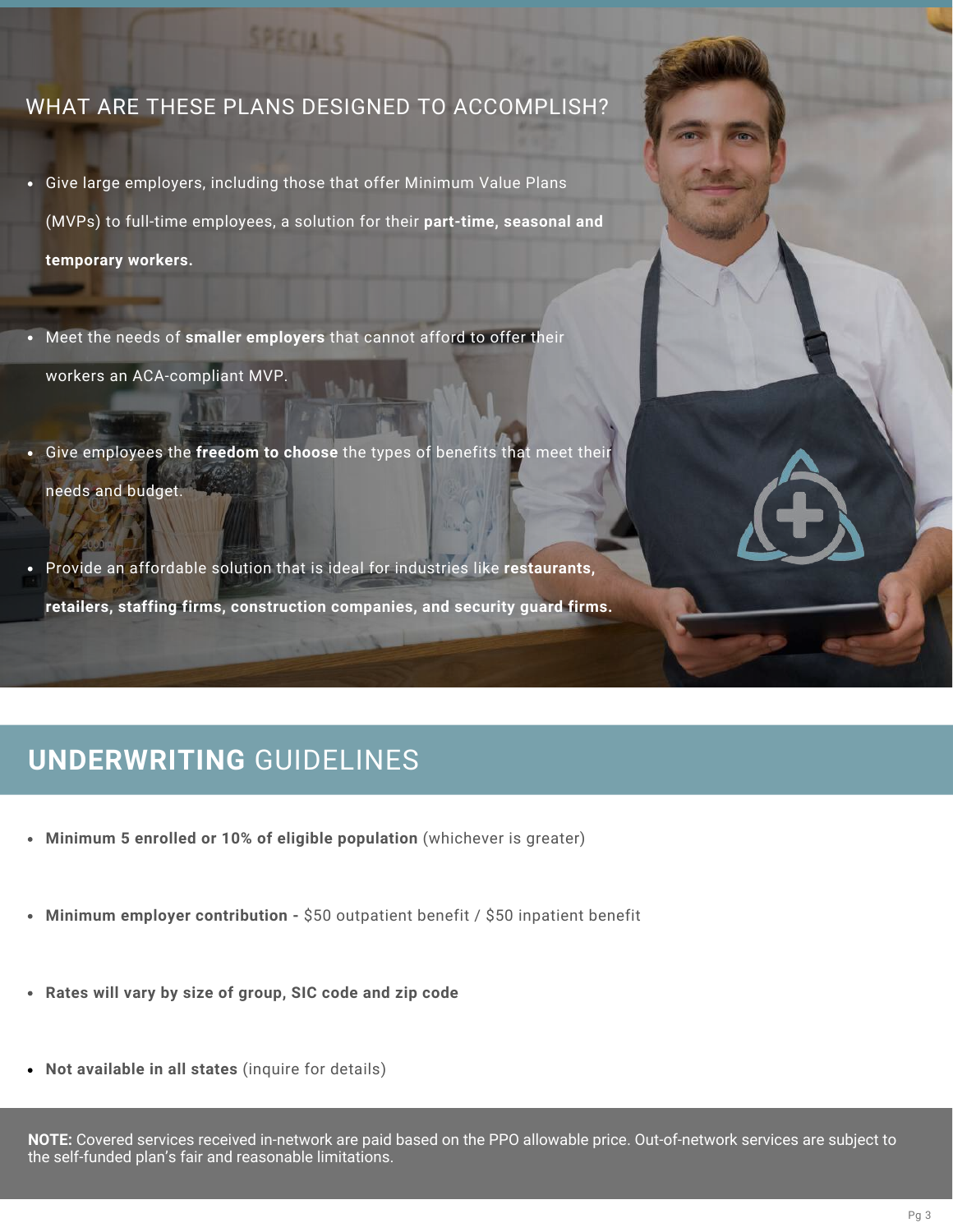# TAL CARE

# mmary of **Benefits**

**Preventive Care Preventive Care** Included with both Inpatient and Outpatient Plans

#### **PREVENTIVE BENEFITS**

**64 preventive and wellness services, including prescriptions, as designated by Centers for Medicare and Medicaid Services (CMS).**

100% Covered

## **Additional Included Benefits**

| ALL PLANS INCLUDE THE FOLLOWING BENEFITS |  |  |  |  |
|------------------------------------------|--|--|--|--|
|------------------------------------------|--|--|--|--|

| <b>Telemedicine - MDLIVE</b>                      | Unlimited (\$0 copay)      |
|---------------------------------------------------|----------------------------|
| <b>Behavioral Health Counseling (in-person)</b>   | 5 visits                   |
| Behavioral Health Counseling (telephonic & video) | Unlimited (\$0 copay)      |
| <b>MyEWellness (online wellness tools)</b>        | Unlimited (\$0 copay)      |
| <b>First Health PPO Network</b>                   | Network Access & Discounts |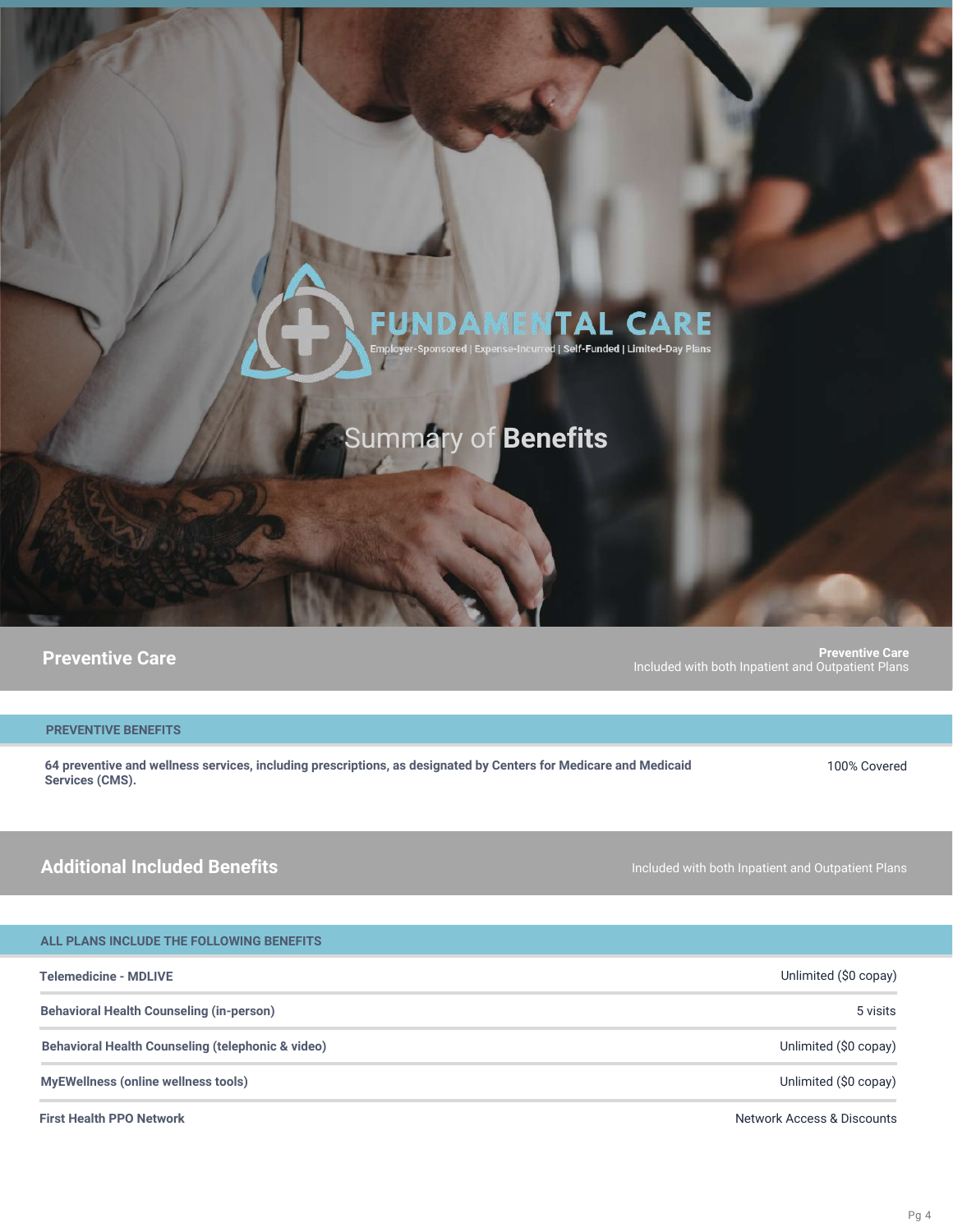#### **IMPORTANT INFORMATION**

**Each insured member and each insured family member receives the following benefits each coverage year:**

| <b>OUTPATIENT BENEFITS</b>                  |                                                       |
|---------------------------------------------|-------------------------------------------------------|
| Office visits - PCP (non preventive)        | 3 days (\$30 copay per day) PAID AT 100% AFTER COPAY  |
| Office visits - Specialist (non preventive) | 3 days (\$60 copay per day) PAID AT 100% AFTER COPAY  |
| <b>Urgent Care</b>                          | 2 days (\$100 copay per day) PAID AT 100% AFTER COPAY |
| <b>ER Visit</b>                             | 1 day (\$500 copay) PAID AT 100% AFTER COPAY          |
| Lab and X-ray                               | 2 days (\$50 copay per day) PAID AT 100% AFTER COPAY  |
| Diagnostic testing (outpatient)             | 1 day (\$350 copay) PAID AT 100% AFTER COPAY          |
| <b>Hospital services (outpatient)</b>       | 1 day (\$350 copay) PAID AT 100% AFTER COPAY          |
| Ambulance (ground)                          | 1 day (\$250 copay) PAID AT 100% AFTER COPAY          |
| <b>Generic Rx Benefit</b>                   | \$15 copay & brand discount                           |

**Employee Selection** - An In-Hospital upgrade is available to employees. This selection of coverage is made by the individual employee and not the employer.

**In-Hospital**<br>In-Hospital in the purchased as an additional upgrade In-Hospital may be purchased as an additional upgrade

**IMPORTANT INFORMATION**

**Each insured member and each insured family member receives the following benefits each coverage year:**

| <b>INPATIENT BENEFITS</b>           |                                                       |
|-------------------------------------|-------------------------------------------------------|
| In Hospital                         | 3 days (\$500 copay per day) PAID AT 100% AFTER COPAY |
| <b>Inpatient visits - Physician</b> | 3 days PAID AT 100%                                   |
| <b>Surgery</b>                      | 2 days (\$300 copay per day) PAID AT 100% AFTER COPAY |

**Anesthesia** 2 days PAID AT 100%

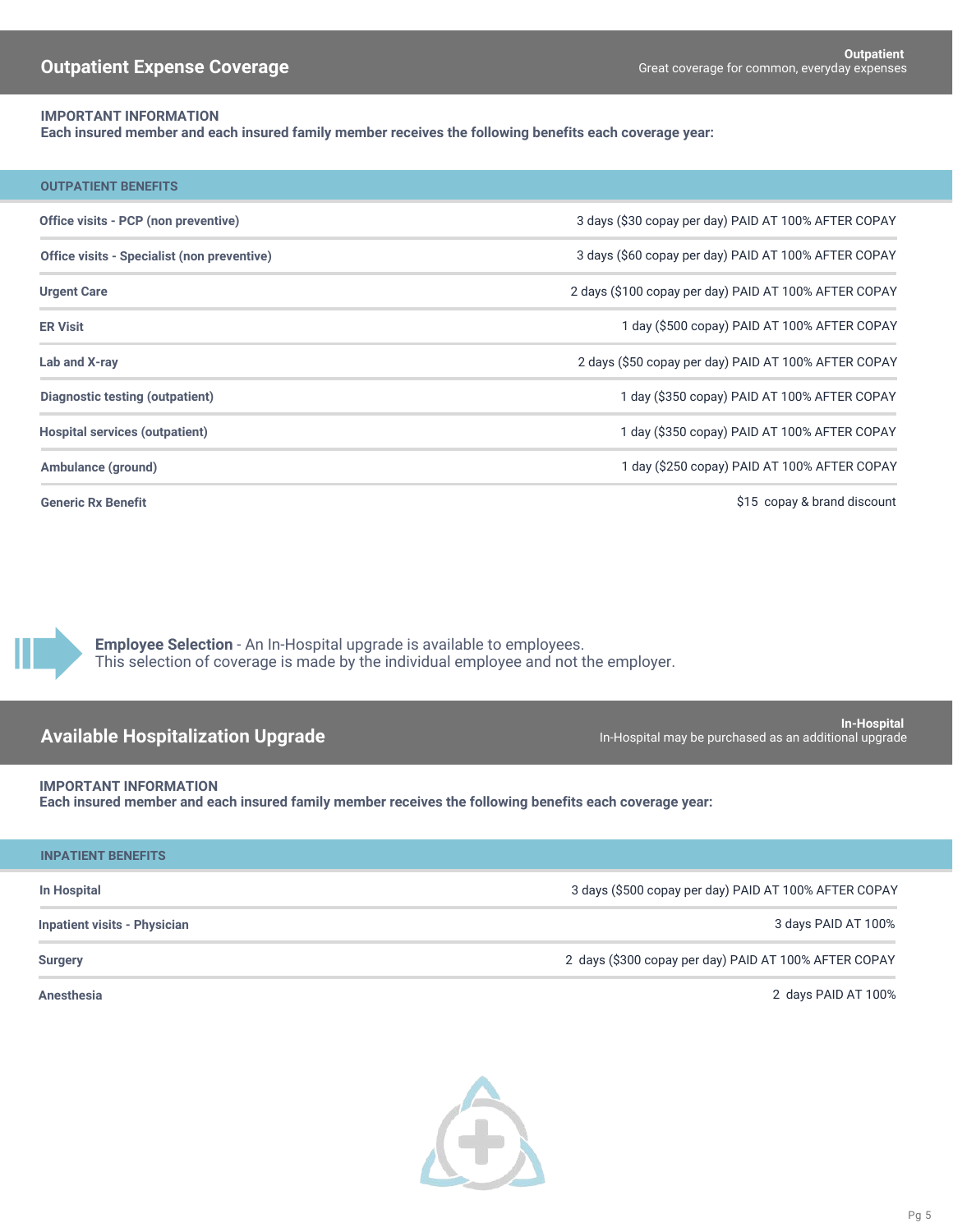### **Explanation of Additional Benefits**



#### **First Health PPO Network**

The First Health Network is one of the nation's largest PPO networks, offering access to quality, affordable health care. First Health Network has access to more than 5,000 hospitals, over 90,000 ancillary facilities, and over 1 million health care professional service locations in the United States, including Puerto Rico. The network covers over 98% of the US population.

Your membership card will feature Network participating providers and can be searched 24 hours a day here: www.firsthealthlbp.com. Members should present their ID card each time they seek services from a participating provider to ensure they receive the full value of the First Health Network.

#### Add Provider, Zip Code, and miles

| Locate a Provider     | Hane - Network selection - Tearch criteria         |                      |        |                                                                                   |                 |                                  | <b>English Expand</b> |
|-----------------------|----------------------------------------------------|----------------------|--------|-----------------------------------------------------------------------------------|-----------------|----------------------------------|-----------------------|
| Type of provider      |                                                    |                      |        |                                                                                   |                 |                                  |                       |
|                       | What type of provider are you booking for?         |                      |        |                                                                                   |                 |                                  |                       |
| тРонкиспон-           | <b>Physician</b>                                   | <b>Hospital</b>      |        | Illigard care connec-                                                             | Libertridding   | Al providers.                    |                       |
| Search by             |                                                    |                      |        |                                                                                   |                 |                                  |                       |
|                       | De you want to search by ZiP enstate?              |                      |        |                                                                                   |                 |                                  |                       |
| Select 20 or state 1  |                                                    | E Searchtry ZIP code |        |                                                                                   | Search by state |                                  |                       |
| 120 code:             | Zitzen.<br>business and 20 min.<br><b>Columnsk</b> | <b>And Here</b>      | $\sim$ | resus.<br>Aduction telecommuni-<br>abicope datema                                 | Distance:       | Webwerthelm<br>Maxware 200 vites |                       |
| [+] Show more options |                                                    |                      |        |                                                                                   |                 |                                  |                       |
|                       |                                                    |                      |        | Use the [+] Show more spidors link to sparsh by provider, specialty or condition. |                 |                                  |                       |
| Citat criticia        |                                                    |                      |        | Search now                                                                        |                 |                                  |                       |
|                       |                                                    |                      |        |                                                                                   |                 |                                  |                       |
|                       |                                                    |                      |        |                                                                                   |                 |                                  |                       |

Welcome, let us help you find a provider in the First Health Network

By clicking on the Start now button you agree to the terms of use

**Start now** 

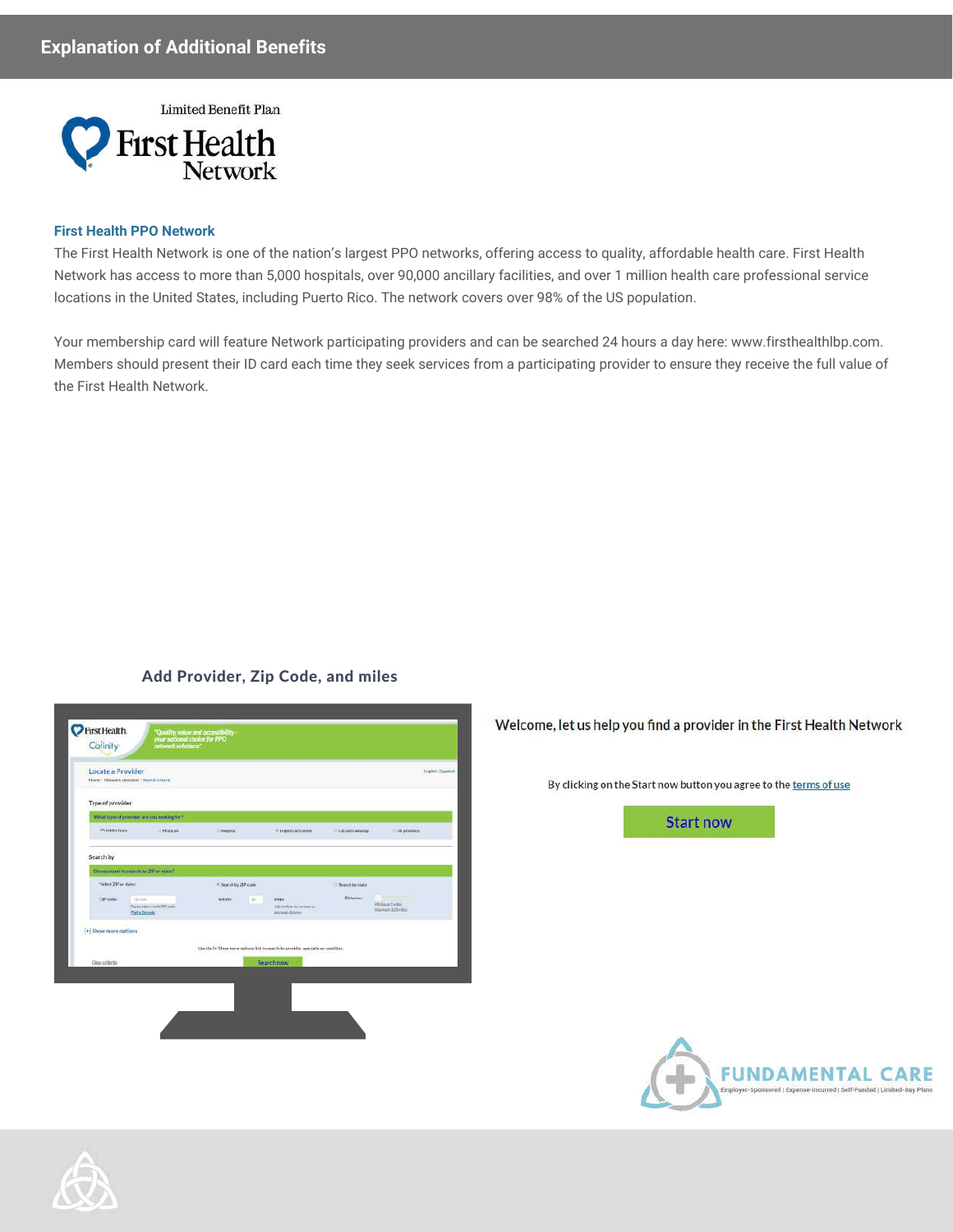# **MDLIVE**

### **\$0 Copay**

**MDLIVE** provides anytime access to board-certified doctors and pediatricians from where it's most convenient - home, office, or on the go. You can have a virtual consult to diagnose non-emergency medical issues over the phone or through secure video on your computer or smartphone.

It's patient-centric healthcare that works for you and around your schedule. MDLIVE has the nation's largest telehealth network. On average, our doctors have 15 years of experience and are licensed in the state where patients are located. Their specialties include primary care, pediatrics, emergency medicine and family medicine. Our doctors are committed to providing convenient, quality care.

**MDLIVE** provides anytime access to board-certified doctors and pediatricians from where it's most convenient - home, office, or on the go. You can have a virtual consultation to diagnose non-emergency medical issues over the phone or through secure video on your computer or smartphone.

## USE YOUR TELEMEDICINE BENEFIT **AT NO COST TO YOU!**

- 24/7 access to consult with a licensed physician by phone or Video  $\bullet$
- **\$0 consult fee and unlimited visits for all covered family members**  $\bullet$
- Physician can write non-maintenance prescriptions when applicable



The provider will see you now!



Online Video See a provider using your computer over the Internet

**Phone Call** No Webcam? No problem! Talk to a provider over the phone!





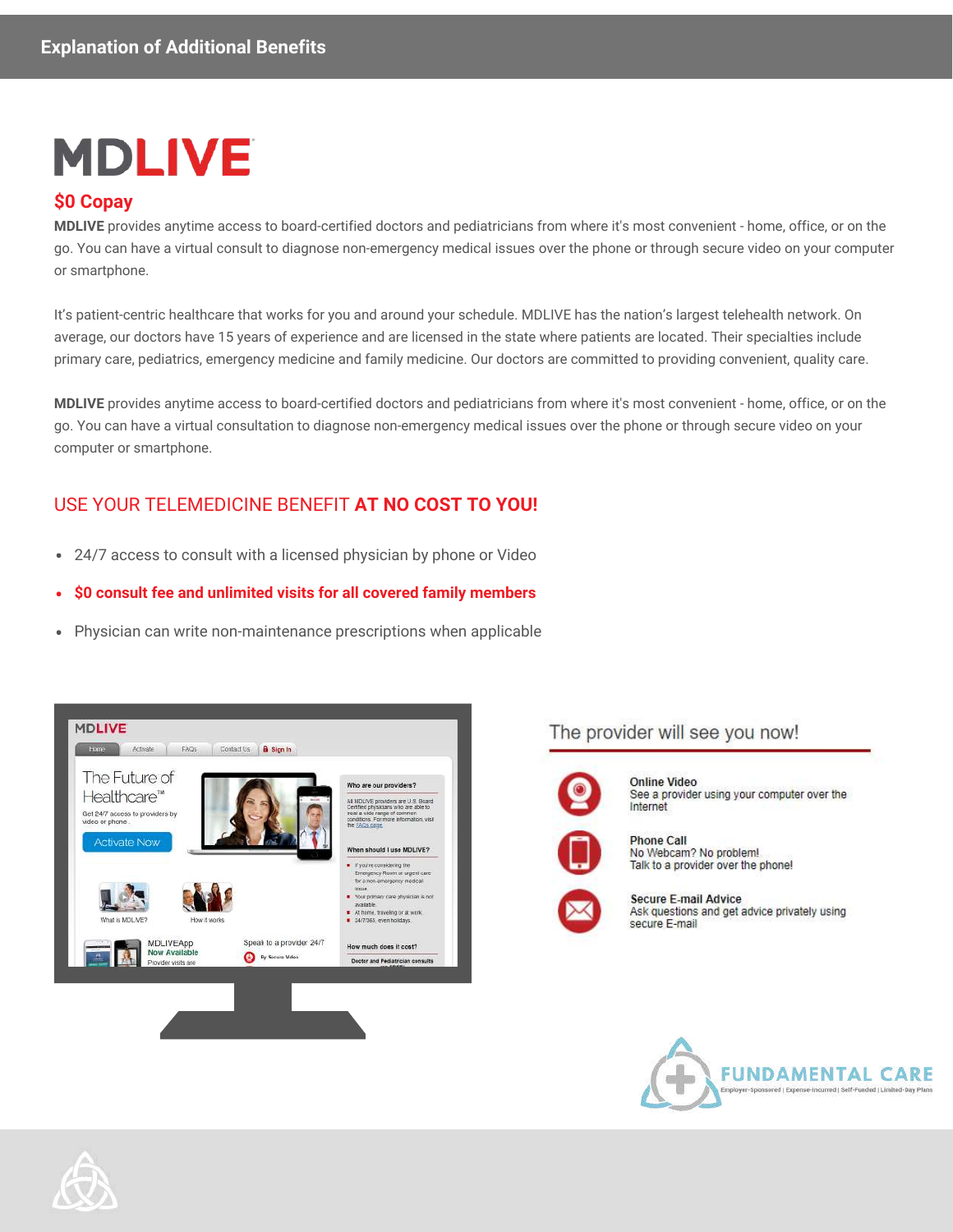

Concerns like depression, stress, substance abuse, grief and anxiety impact the health and productivity of employees, as well as an employer's direct and indirect costs. An employee assistance program (EAP) is the most effective resource in an employer-driven strategy to address these issues.

CuraLinc's approach to delivering value to EAP clients starts with a tailored engagement strategy that drives awareness and utilization to an evidence-based program that has a measurable impact on participants, as well as the organization.

#### **Cura Linc's employee assistance program (EAP) addresses a wide array of concerns that impact health and productivity:**

Addictive Behaviors - Anxiety - Depression - Grief and Loss - Relationship Problems - Alcohol or Drug Abuse - Caregiver Support - Family/Marital Problems - Legal Issues - Stress-Related Concerns - Anger Management - Dependent Care Issues - Financial Issues - Organizational Change - Work-Life Balance

Benefit-eligible employees and their immediate family members have access to the program twenty-four hours a day, every day of the year. To address the needs of non-English speaking members, Curalinc employs Spanish, Polish and Russian-speaking Case Managers. Curalinc also offers translation capabilities for more than 140 other languages and maintains a toll-free TDD line for hearing-impaired participants.

After assessment, the participant is referred to a local clinician for resolution-driven face-to-face counseling. CuraLinc's nationwide network of over 20,000 counselors are state licensed professionals with a minimum of five years clinical experience. **There is no cost for up to 5 visits.**